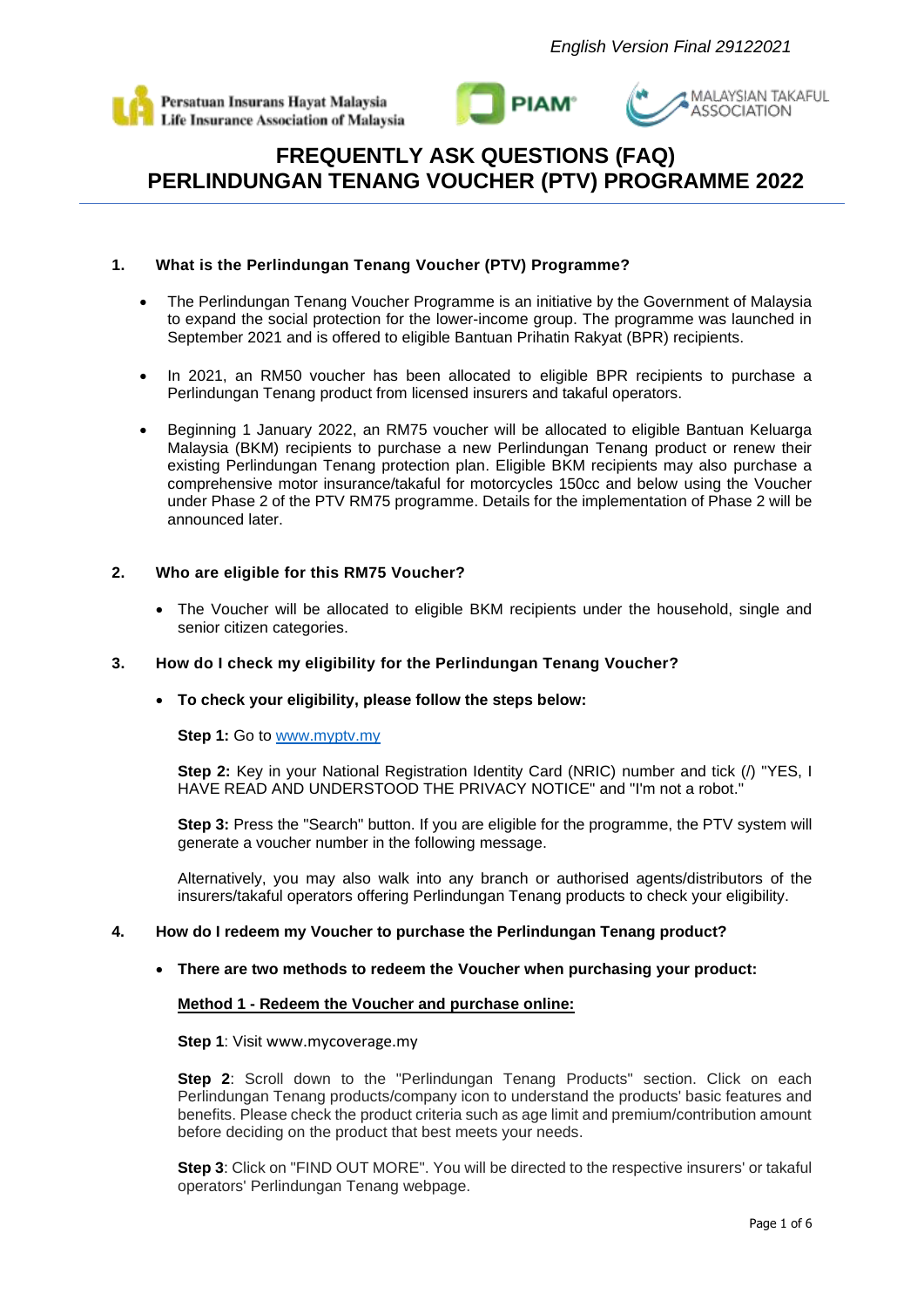





**Step 4**: You will be guided through the simple process to participate/purchase the Perlindungan Tenang product. To complete the purchase process, you will need to fill in the information required such as name, National Registration Identity Card (NRIC) number, age, gender, etc. You may also need to key in your unique Perlindungan Tenang Voucher number to redeem the Voucher during the product purchase. You are advised to read the terms and conditions of the product before making your purchase.

## **Method 2 - Redeem and purchase at the counter Via Walk-In:**

- You can also redeem the Voucher and participate/purchase the Perlindungan Tenang product directly at the branch office counters or authorised agents/distributors of the participating insurers/takaful operators.
- Understand the product's basic features and benefits, including checking the respective product criteria such as age limit and premium/contribution amount before deciding on the product that best meets your needs.
- If you choose to proceed with purchasing the product, you must provide the necessary information to complete the purchase process.

Please note that this process may differ from company to company. You are advised to consult the company's customer service representative for further details.

## **5. When is the effective date of the Perlindungan Tenang Voucher Programme for 2022?**

- The effective date of the PTV programme for 2022 is from **1 January 2022 until 31 December 2022.**
- **6. If I have claimed an RM50 PTV in 2021, can I claim the RM75 PTV in 2022?**
	- You will still be eligible to claim the RM75 PTV in 2022, even if you have claimed the RM50 PTV in 2021.

### **7. If I have a problem checking my eligibility or have queries on the Perlindungan Tenang Voucher Programme, who should I contact?**

• You may contact the Program Baucar Perlindungan Tenang call center at **03- 7723 9333** or visit [www.myptv.my](http://www.myptv.my/) or [www.mycoverage.my](http://www.mycoverage.my/)

### **8. Which Insurers and Takaful operators can I claim this initiative from?**

- The list of participating insurers and Takaful operators in this programme is available at [https://www.mycoverage.my/en/perlindungan\\_tenang/](https://www.mycoverage.my/en/perlindungan_tenang/)
- You may go to the "Contact Us" page for further information
- **9. Can I use the RM75 Voucher to renew my existing policy/certificate purchased/participated in 2021?**
	- Yes, the Voucher can be used to renew your existing policy/certificate purchased/participated in 2021.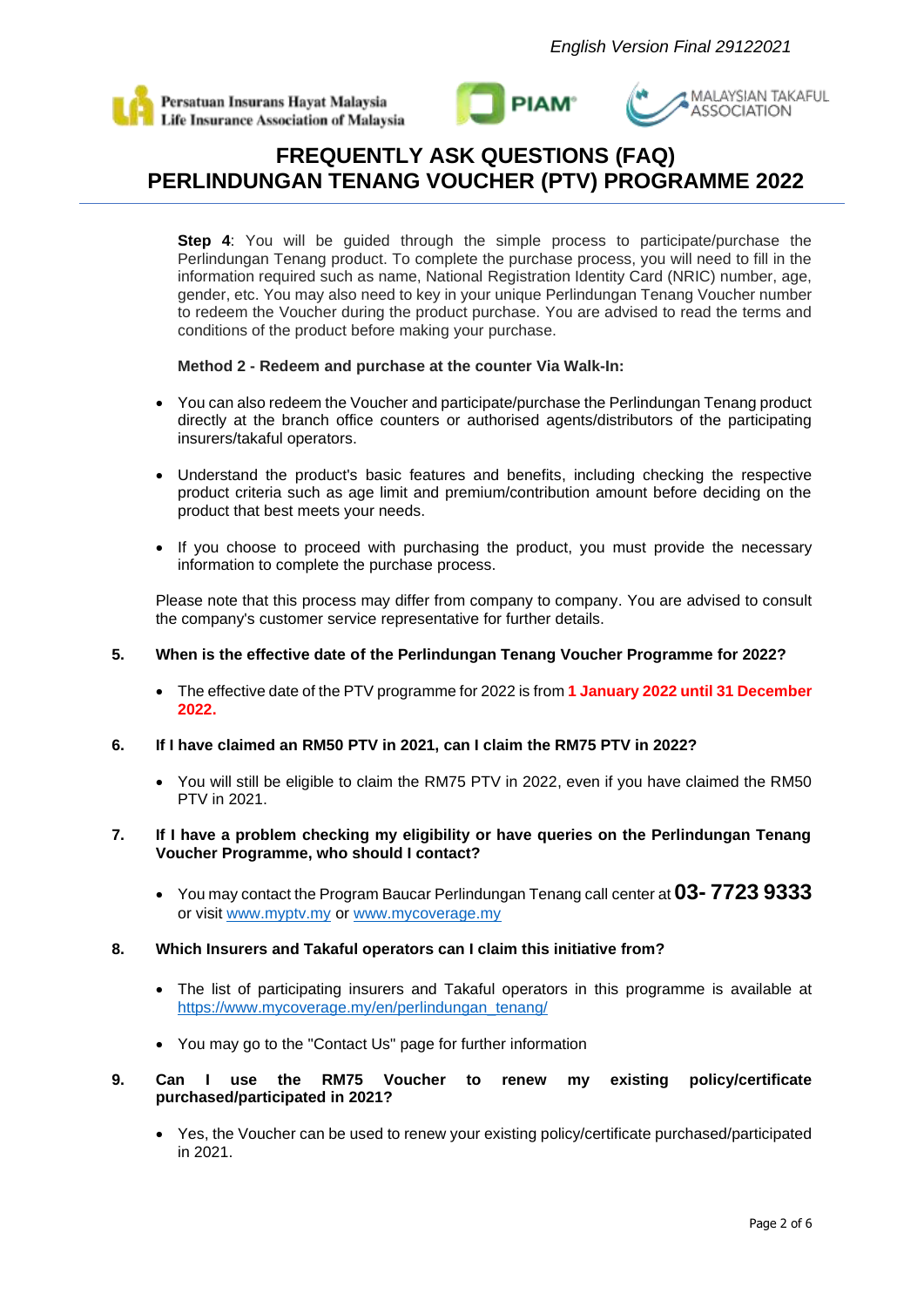





- **10. I am a BKM recipient eligible under Perlindungan Tenang Voucher Programme, but my age is above 65 years old. Am I eligible to purchase the Perlindungan Tenang products offered by Insurance companies and Takaful Operators?** 
	- Eligible BKM recipients are still subject to underwriting criteria imposed by individual insurers and takaful operators, such as age limits which would depend on respective life policies or family takaful. Generally, there is no maximum age limit for specific policies/certificates such as fire policies/certificates to protect the building and/or household contents. Please visit the [https://www.mycoverage.my/perlindungan\\_tenang](https://www.mycoverage.my/perlindungan_tenang) website for more details.

## **11. How many Vouchers will I receive?**

- Each BKM recipient is **only entitled to one Voucher worth RM75**. The Voucher can only be used by the eligible BKM recipient and is **non-transferable**.
- **12. I have purchased a Perlindungan Tenang policy/certificate with the Voucher. However, it is no longer suitable for my insurance/takaful needs. Can I cancel my policy/certificate and reuse my Voucher?**

For products with a 15-day free look period:

- A policy/certificate holder is allowed to cancel his/her insurance policy/certificate within 15 days from the date of receipt of the insurance policy if he/she finds that the policy/certificate is not suitable for his/her insurance/takaful needs.
- PTV recipients may be allowed to reuse the Voucher **before 31 December 2022** to purchase another Perlindungan Tenang product only if they cancel the previous Perlindungan Tenang product **within the 15-day free-look period.**
- Recipients cannot **reuse the Voucher** to purchase another policy if cancellation is made **after**  the 15-day free look period.

For products with no free look period:

• Recipients are **not allowed to reuse the Voucher** if cancellation is made at any time**.**

Note: **You are advised not to cancel** your policy or certificate after the 15-day free-look period or for products with no free look period. Your **insurance protection/takaful coverage will be lost,** and you will not be allowed to reuse your Perlindungan Tenang Voucher.

- **13. What is the waiting period to reuse the Voucher to purchase a new policy/ certificate if I have cancelled my previous Perlindungan Tenang policy/certificate within the 15-day freelook period?**
	- You can reuse the Voucher after 3 working days from the date of cancellation.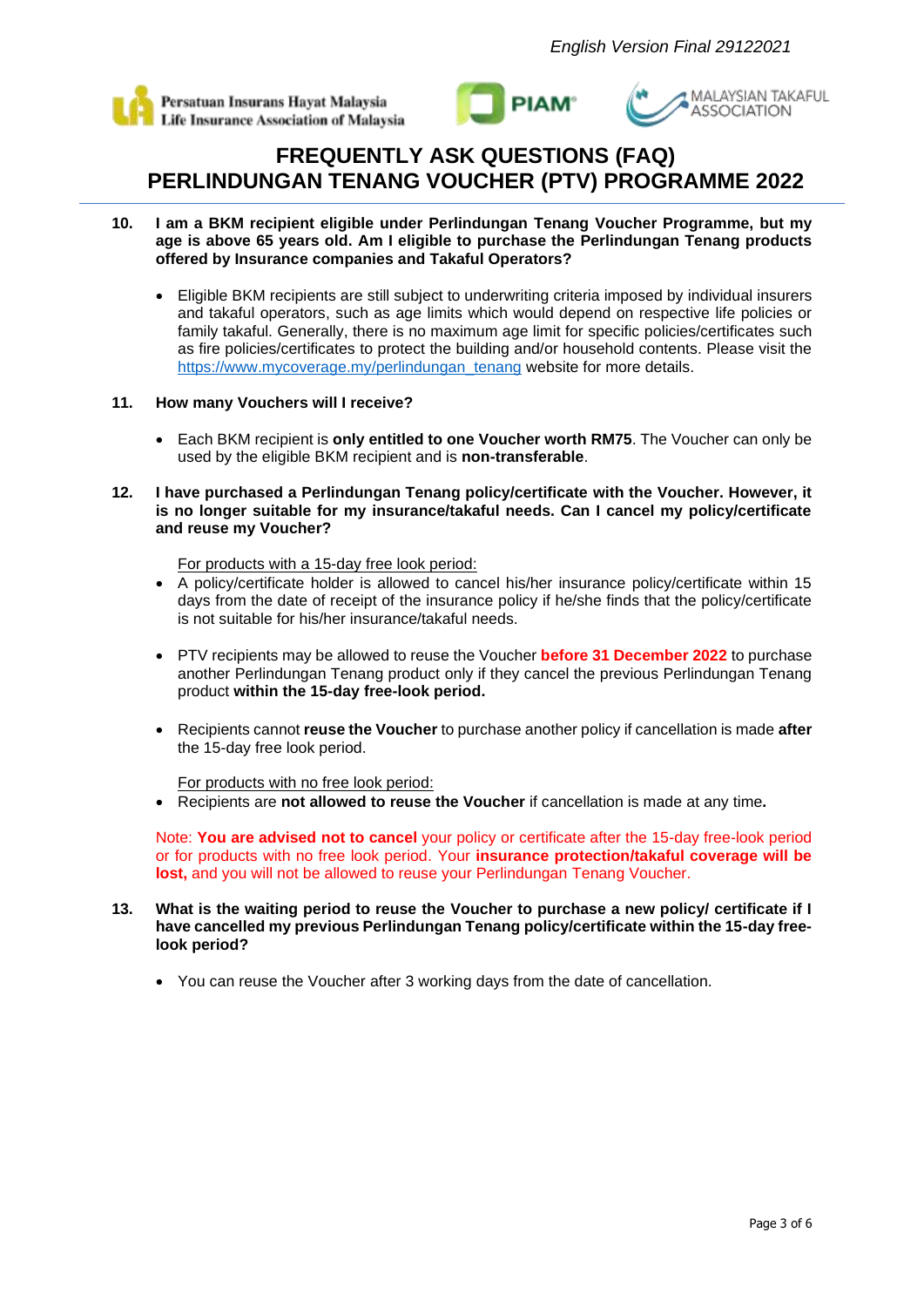





- **14. Can I purchase more than one product with the RM75 Perlindungan Tenang Voucher?**
	- A recipient is **only allowed to purchase one Perlindungan Tenang product**. If the premium of the product is less than RM75, no balance will be refunded. If the product costs more than RM75, the recipient will need to top up the difference.
- **15. Can I change the Voucher to cash and is there any expiry date to utilize the Voucher?**
	- No, the Voucher is **non-refundable** and **cannot be exchanged for cash in part or full**. The RM75 PTV voucher must be utilized within the Perlindungan Tenang Voucher Programme period from **1 January 2022 until 31 December 2022**.
- **16. Where can I get more information about the Perlindungan Tenang Voucher Programme?**
	- You can browse the PTV Portal at [www.myptv.my](http://www.myptv.my/) for further information about PTV and https://www.mycoverage.my to learn more about Perlindungan Tenang products
- **17. I am eligible for PTV and have received the voucher code. What will happen to the Voucher if I choose not to utilize it?**
	- The RM75 Voucher is automatically voided if you do not utilize it within the voucher programme period **(1 January 2022 until 31 December 2022).** You are advised to utilise the Voucher as soon as possible upon confirming eligibility and understanding of the product.
- **18. Do I need to top-up the payment if the premium/contribution costs are more than RM75?**
	- Yes, you have to pay the remaining balance if the premium/contribution costs are more than the RM75 value of the PTV. For example, you will have to pay RM20 only when purchasing a product with an annual premium/contribution of RM95 using the PTV.

# **About Perlindungan Tenang products**

# **19. What is Perlindungan Tenang?**

• Perlindungan Tenang is an initiative by the insurance and takaful industry to develop insurance and takaful products that meet the needs of underserved segments, particularly the bottom 40% of a household (B40). Aimed at providing insurance and takaful protection against key risks in life, Perlindungan Tenang comprises insurance/takaful products that meet the criteria of Affordable, Accessible, Easy to Understand and Convenient Claims Process.

# **20. What are the Perlindungan Tenang products?**

• Perlindungan Tenang products offer basic insurance or takaful protection plans. It serves as a safety net to keep you and your loved ones financially protected against death, fire or other unfortunate events. Please visit [www.mycoverage.my/perlindungan\\_tenang/](http://www.mycoverage.my/perlindungan_tenang/) to check the range of products offered by the insurance companies and takaful operators.

## **21. How do I know and differentiate Perlindungan Tenang products from other insurance/ Takaful products?**

• Please keep a lookout for the Perlindungan Tenang logo below to identify the products offered by insurance companies /Takaful Operators.

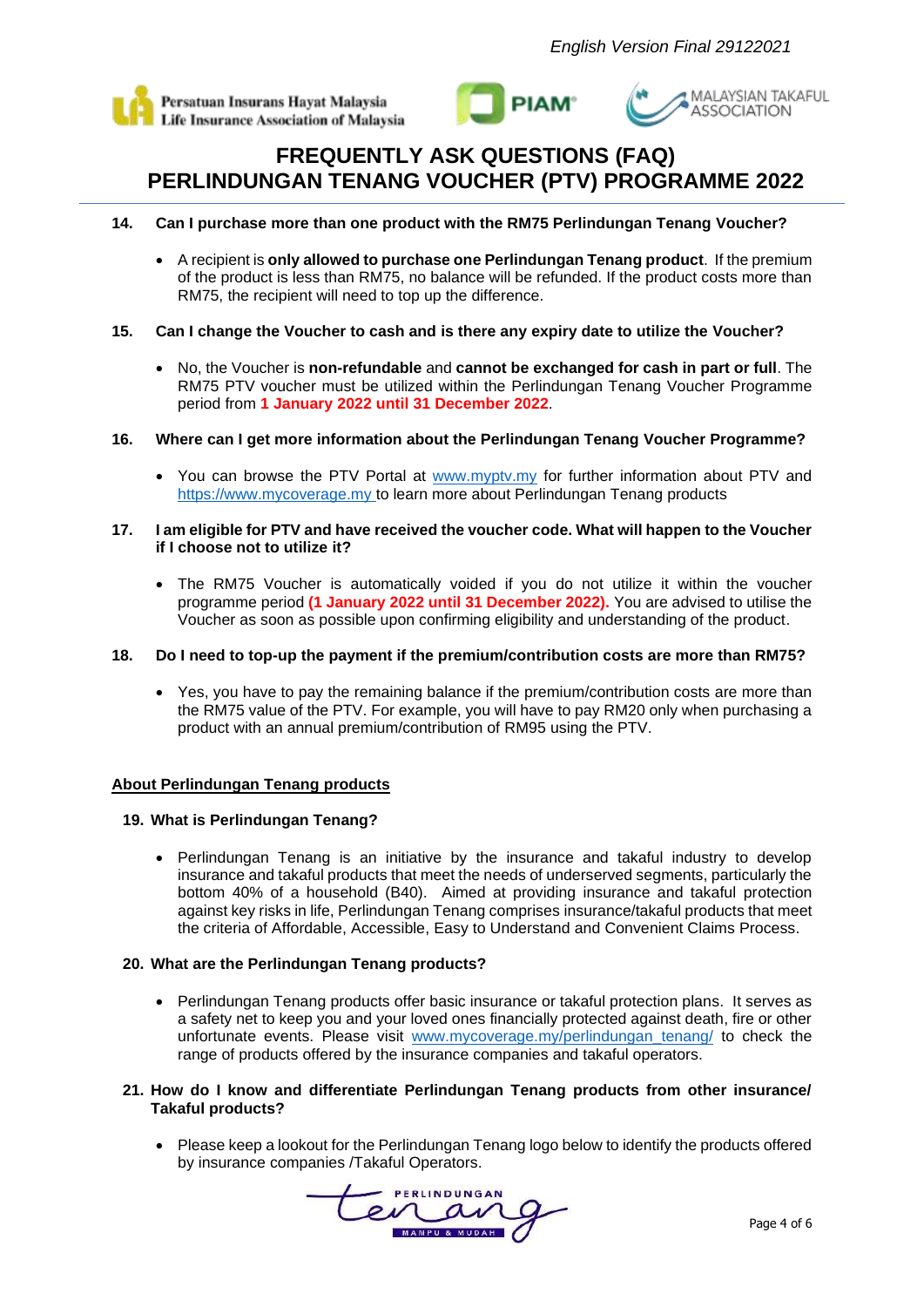





# **22. Do Perlindungan Tenang products provide COVID-19 related medical coverage?**

• Please check with your respective insurers/takaful operators for the product benefits and coverage.

## **Nomination (for life insurance and takaful only)**

## **23. What is Nomination?**

• A right given to the policy/certificate holders to appoint a person(s) to receive policy/certificate benefits in the event of his / her death.

## **24. Why is Nomination important?**

- Safeguard the interest of your loved ones.
- Ease the claim process and ensure that benefits are disbursed faster.
- Without Nomination, the administrative process to make the payment would take longer.

## **25. Who can I nominate?**

- You may nominate anyone except yourself to receive the policy/certificate benefits upon your demise (Terms and Conditions may apply).
- You need to ensure that the nominee is aware of the plan you have purchased/participated in.

### **26. When should I make a Nomination?**

- At the point of application of your policy/certificate or soonest at any other time.
- You can also change your Nomination during the term of the policy/certificate.
- The latest nomination form received and effected by the company/operator will supersede all previous nominations.

## **27. How do I make a Nomination?**

- Fill up a nomination form provided by your insurance company/Takaful operator.
- The form is signed by a sound-minded witness who is 18 years old and above and is not your nominee (subject to Terms and Conditions).
- State the breakdown which is distributed to each nominee.
- Ensure your insurance company/Takaful operator endorses the Nomination.
- For more information, please refer to the detailed FAQ on Nomination at the Associations' websites below:

Life insurance: [https://www.liam.org.my/images/liam/FAQ%20on%20Making%20A%20Nomination](https://www.liam.org.my/images/liam/FAQ%20on%20Making%20A%20Nomination-f_LIAM%20contact.pdf)[f\\_LIAM%20contact.pdf](https://www.liam.org.my/images/liam/FAQ%20on%20Making%20A%20Nomination-f_LIAM%20contact.pdf)

Takaful: [https://www.malaysiantakaful.com.my/sites/default/files/2020-](https://www.malaysiantakaful.com.my/sites/default/files/2020-08/FAQ%20on%20Making%20A%20Nomination-.pdf) [08/FAQ%20on%20Making%20A%20Nomination-.pdf](https://www.malaysiantakaful.com.my/sites/default/files/2020-08/FAQ%20on%20Making%20A%20Nomination-.pdf)